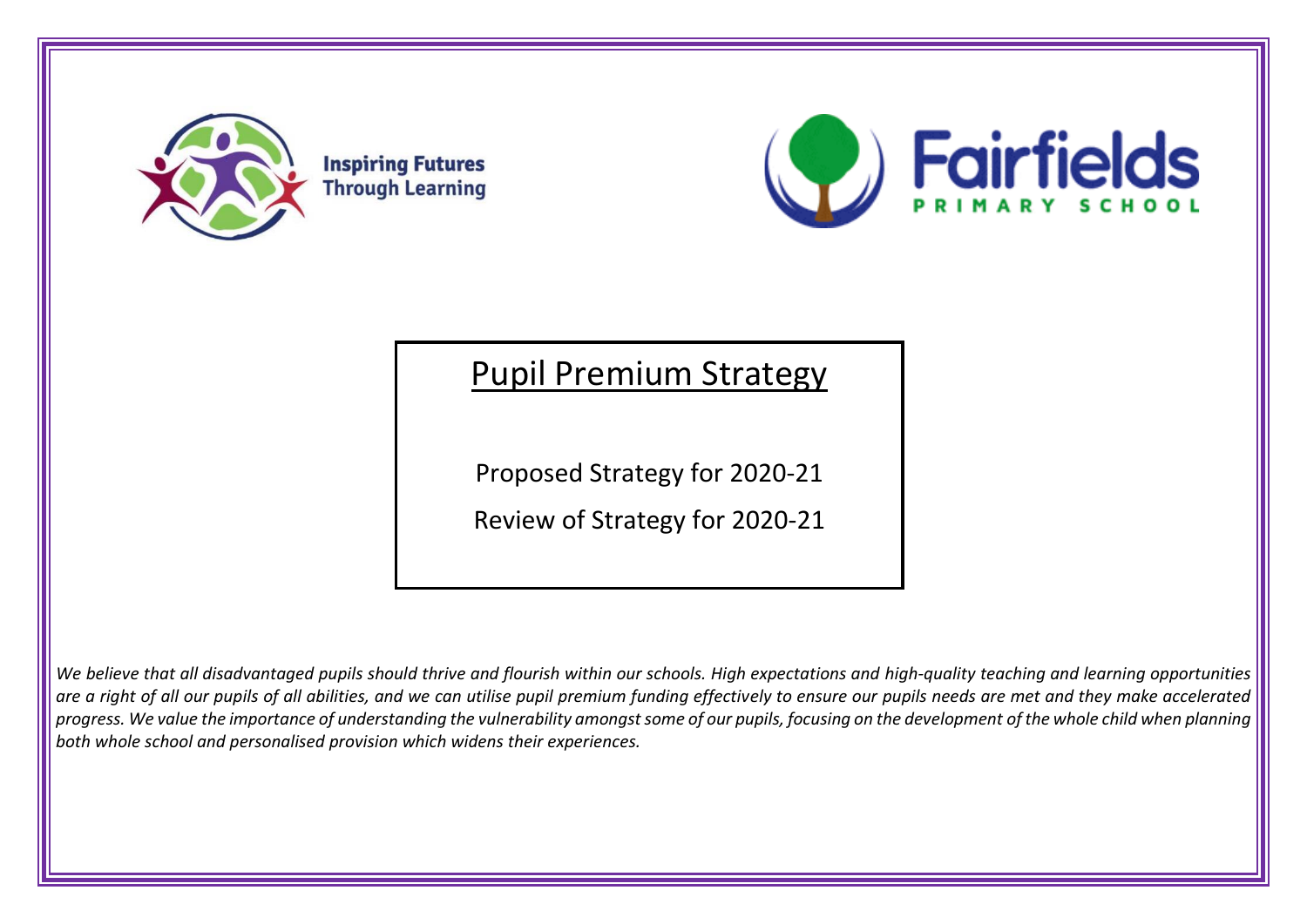**1.0 Our School Ethos for Pupil Premium**

Our key ethos and aims include –

Fairfields Primary School adopts a whole school approach with all being empowered and accountable for our pupil premium pupils.

There should be no gap in progress or attainment between pupil premium pupils and non-pupil premium pupils.

Pupil premium funds will be ring fenced to directly benefit and target pupil premium pupils, they will be specifically tailored to meet their individual needs and the provision will include ways which are in addition to and different from other intervention programs as required.

All expenditure is evaluated using key performance indicators, including attendance, attainment, progress and punctuality.

Pupil Premium is a key focus of teaching and learning and plays a crucial part in planning, monitoring and assessment. Direct involvement by all stakeholders including our Pupil Premium Governor. Governors, especially our Pupil Premium governor, to be fully involved in the monitoring and evaluation of the Pupil Premium interventions, analysis and costings.

At Fairfields Primary School our strategic vision for Pupil Premium pupils is to ensure outstanding provision at two levels, the whole school level and the bespoke, specific interventions for each pupil.

## **2.0 Our School Approach for Pupil Premium**

#### **Whole School Level:**

Our whole school offer is deep rooted in academic research and years of staff experience in piloting new ideas with our most vulnerable being our benchmark. Our School Creed underpins our ethos of care, nurture and respect and addresses and celebrates the differences amongst all members of the Fairfields Primary School community. Enrichment is key to our success at Fairfields Primary School. We offer over 120 places each week in extracurricular provision where Pupil Premium pupils are targeted and supported to attend. Inevitably, as with any residential trips, holiday clubs or opportunities we offer, we will assist our parents financially if necessary.

Parental engagement is key to providing a positive and nurturing environment in which our Pupil Premium pupils can achieve their potential.

Early intervention and targeted learning support are central to our strategy. Diminishing attainment gaps very early on allows us freedoms to layer pupils with the huge number of experiences as they continue their journey through our school.

Pupil Voice surveys at the beginning of the academic year allow class teachers and SLT to gain a better understanding of each and every individual barrier to learning a child may have.

### **Bespoke provision for individual pupils:**

We believe that pupil premium should be used to impact the wider school but it is also pertinent that the pupil premium is specifically tailored to meet the needs of individual pupils, in addition to, and in different ways from our other intervention programmes.

As we cannot compartmentalize pupils into specific boxes, we have created a referral system that engages all relevant stakeholders before any additional provisions are introduced. This ensures that no child slips through the net.

No one child is the same and this is reflected in the wide variety of ways pupil premium is utilised. The provision provided encompasses both direct approaches to 'diminishing the difference' and other more creative interventions, which subsequently influence academic achievement and very importantly enhance their social and emotional wellbeing.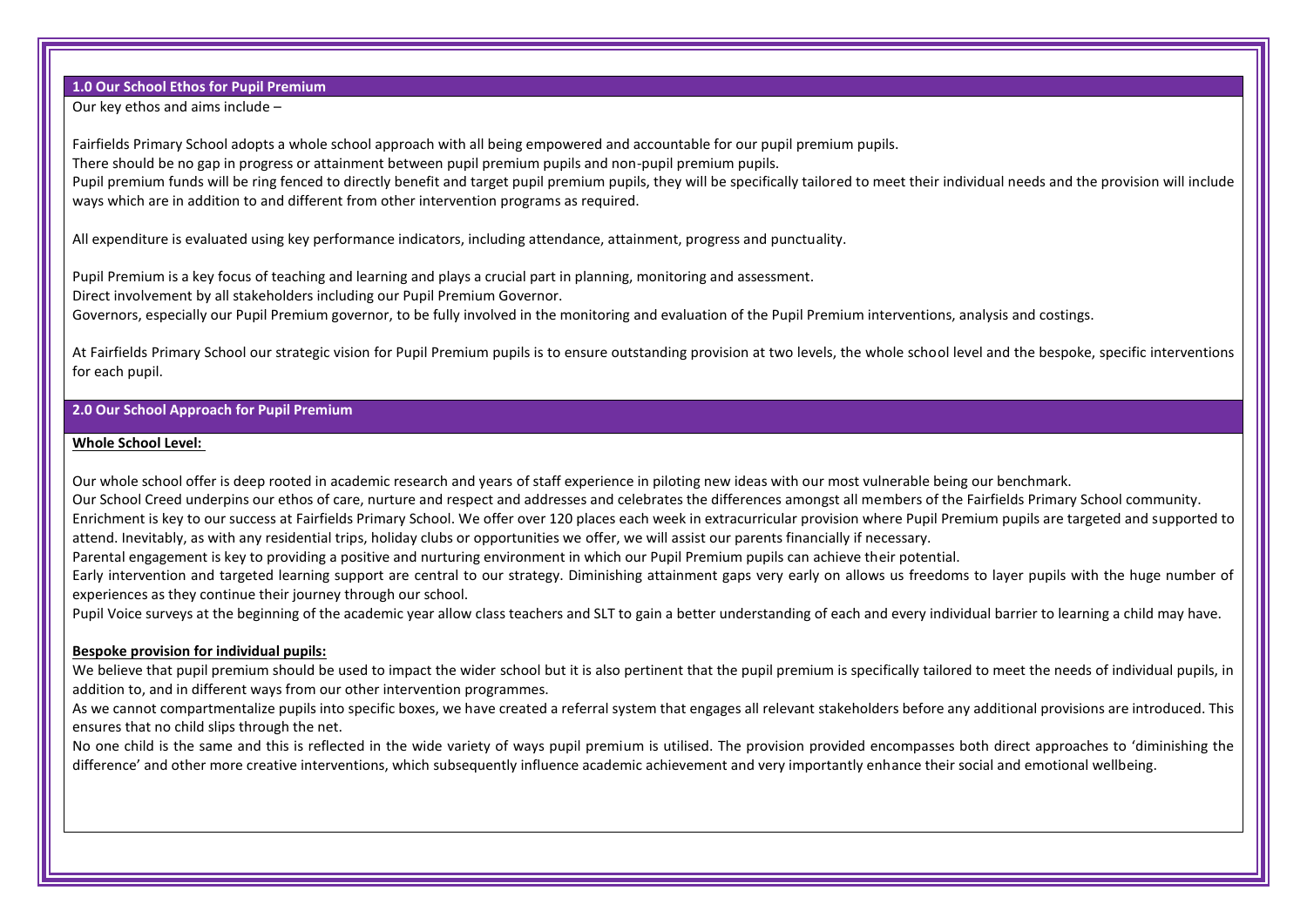| <b>3.0 Summary information</b>                                                                                                                                                                                                                                                                                                                                                |                       |                                                                    |                                         |                                                                                                                                                                            |                                                     |                  |                                                     |
|-------------------------------------------------------------------------------------------------------------------------------------------------------------------------------------------------------------------------------------------------------------------------------------------------------------------------------------------------------------------------------|-----------------------|--------------------------------------------------------------------|-----------------------------------------|----------------------------------------------------------------------------------------------------------------------------------------------------------------------------|-----------------------------------------------------|------------------|-----------------------------------------------------|
| <b>School</b>                                                                                                                                                                                                                                                                                                                                                                 |                       | <b>Fairfields Primary School</b>                                   |                                         |                                                                                                                                                                            |                                                     |                  |                                                     |
| <b>Academic Year</b>                                                                                                                                                                                                                                                                                                                                                          | 2020-21               | <b>Total PP budget</b><br>Date of most recent PP Review<br>£21,520 |                                         |                                                                                                                                                                            | IFTL-December<br>2020                               |                  |                                                     |
| <b>Total number of pupils</b>                                                                                                                                                                                                                                                                                                                                                 | 298<br>(Sept<br>2020) | Number of pupils eligible for PP                                   |                                         | 13 (taken from most<br>recent census - but due<br>the<br>increasing<br>tο<br>nature of our cohort,<br>this number is liable to<br>rise as the academic<br>year progresses) | Date for next internal review of this strategy      |                  | 2021<br>March<br>(mid-year<br>review)<br>July 2021) |
| 4.0 Current attainment KS1 - September 2020 Years 1 and 2. (data based upon end of year 2019-20 attainment and cohort make-up)<br>Pupils not eligible for PP National                                                                                                                                                                                                         |                       |                                                                    |                                         |                                                                                                                                                                            |                                                     |                  |                                                     |
| % achieving in reading, writing and maths                                                                                                                                                                                                                                                                                                                                     |                       | Pupils eligible for PP at FPS<br>50                                | Pupils not eligible for PP at FPS<br>77 |                                                                                                                                                                            | Pupils eligible for PP National<br>Data Unavailable | Data Unavailable |                                                     |
| % achieving ARE in reading                                                                                                                                                                                                                                                                                                                                                    |                       | 50                                                                 | 83                                      |                                                                                                                                                                            | 62                                                  | 78               |                                                     |
| % achieving ARE in writing                                                                                                                                                                                                                                                                                                                                                    |                       | 50                                                                 | 86                                      |                                                                                                                                                                            | 55                                                  | 73               |                                                     |
| % achieving ARE in maths                                                                                                                                                                                                                                                                                                                                                      |                       | 100                                                                | 98                                      |                                                                                                                                                                            | 62                                                  | 79               |                                                     |
| 4.1 Current attainment KS2 - September 2020 Years 3, 4 and 5 (data based upon end of year 2019-20 attainment and cohort make-up). (No Year 6 on roll at data collection point.)<br><b>Pupils not eligible for PP National</b><br><b>Pupils eligible for PP National</b><br>Pupils eligible for PP at FPS<br>Pupils not eligible for PP at FPS<br>(End of KS2)<br>(End of KS2) |                       |                                                                    |                                         |                                                                                                                                                                            |                                                     |                  |                                                     |
| % achieving in reading, writing and maths                                                                                                                                                                                                                                                                                                                                     |                       | 58                                                                 | 77                                      |                                                                                                                                                                            | 51                                                  | 71               |                                                     |
| % achieving ARE in reading                                                                                                                                                                                                                                                                                                                                                    |                       | 91                                                                 | 87                                      |                                                                                                                                                                            | 62                                                  | 78               |                                                     |
| % achieving ARE in writing                                                                                                                                                                                                                                                                                                                                                    |                       | 58                                                                 | 81                                      |                                                                                                                                                                            | 68                                                  | 83               |                                                     |
| % achieving ARE in maths                                                                                                                                                                                                                                                                                                                                                      |                       | 83                                                                 | 82                                      |                                                                                                                                                                            | 67                                                  | 84               |                                                     |

*The National Data % is taken from the End of Year 2018-19 KS2 SATs data as an indicator of progress and attainment for PP V NONPP for illustration purposes only.*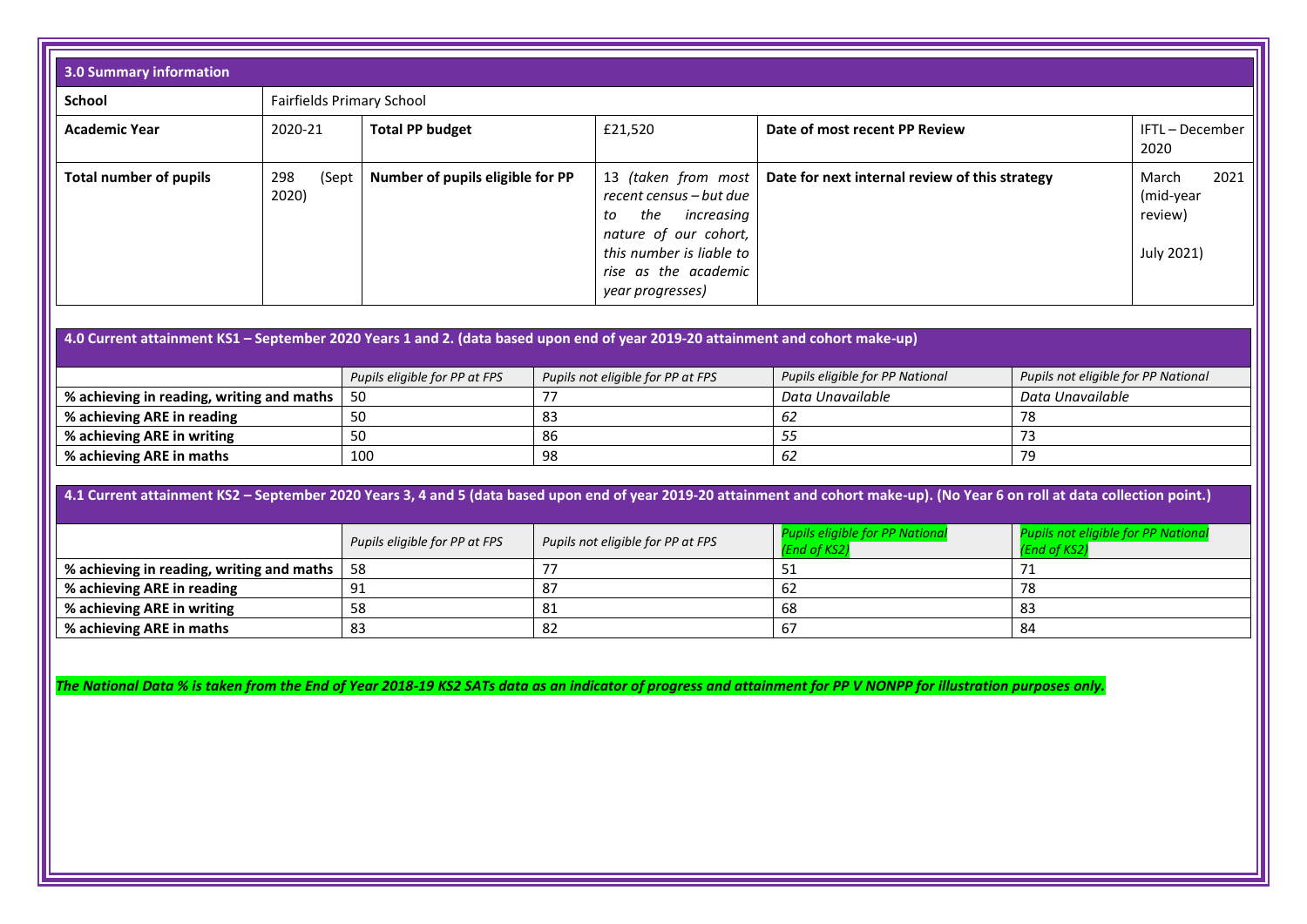| <b>5.0 Barriers to future attainment</b>                                                                                                                                                                                                                                                                                                                                                                                                                                                                                                                                                                                                                                                                                                                                                                                                                                                                                                                                  |                                                                                                                                                                                                                                                                                                                                                                                                                                                                                                                                                                                                                                                                                                                                                                                                                                                     |  |  |
|---------------------------------------------------------------------------------------------------------------------------------------------------------------------------------------------------------------------------------------------------------------------------------------------------------------------------------------------------------------------------------------------------------------------------------------------------------------------------------------------------------------------------------------------------------------------------------------------------------------------------------------------------------------------------------------------------------------------------------------------------------------------------------------------------------------------------------------------------------------------------------------------------------------------------------------------------------------------------|-----------------------------------------------------------------------------------------------------------------------------------------------------------------------------------------------------------------------------------------------------------------------------------------------------------------------------------------------------------------------------------------------------------------------------------------------------------------------------------------------------------------------------------------------------------------------------------------------------------------------------------------------------------------------------------------------------------------------------------------------------------------------------------------------------------------------------------------------------|--|--|
| 5.1 In-school barriers                                                                                                                                                                                                                                                                                                                                                                                                                                                                                                                                                                                                                                                                                                                                                                                                                                                                                                                                                    |                                                                                                                                                                                                                                                                                                                                                                                                                                                                                                                                                                                                                                                                                                                                                                                                                                                     |  |  |
| Vulnerable families and pupils that need high academic, emotional and social support                                                                                                                                                                                                                                                                                                                                                                                                                                                                                                                                                                                                                                                                                                                                                                                                                                                                                      |                                                                                                                                                                                                                                                                                                                                                                                                                                                                                                                                                                                                                                                                                                                                                                                                                                                     |  |  |
| Children displaying low levels of 'resilience' (both academically and emotionally) on entry to school                                                                                                                                                                                                                                                                                                                                                                                                                                                                                                                                                                                                                                                                                                                                                                                                                                                                     |                                                                                                                                                                                                                                                                                                                                                                                                                                                                                                                                                                                                                                                                                                                                                                                                                                                     |  |  |
| Undiagnosed special educational needs upon entry and their impact upon diminishing the difference                                                                                                                                                                                                                                                                                                                                                                                                                                                                                                                                                                                                                                                                                                                                                                                                                                                                         |                                                                                                                                                                                                                                                                                                                                                                                                                                                                                                                                                                                                                                                                                                                                                                                                                                                     |  |  |
| <b>5.2 External barriers</b>                                                                                                                                                                                                                                                                                                                                                                                                                                                                                                                                                                                                                                                                                                                                                                                                                                                                                                                                              |                                                                                                                                                                                                                                                                                                                                                                                                                                                                                                                                                                                                                                                                                                                                                                                                                                                     |  |  |
| Considerable number of families relocating to the area with English as an additional language                                                                                                                                                                                                                                                                                                                                                                                                                                                                                                                                                                                                                                                                                                                                                                                                                                                                             |                                                                                                                                                                                                                                                                                                                                                                                                                                                                                                                                                                                                                                                                                                                                                                                                                                                     |  |  |
| Lack of wider experiences eg. access to reading books, technology, visits to places of cultural interest, sporting activities                                                                                                                                                                                                                                                                                                                                                                                                                                                                                                                                                                                                                                                                                                                                                                                                                                             |                                                                                                                                                                                                                                                                                                                                                                                                                                                                                                                                                                                                                                                                                                                                                                                                                                                     |  |  |
| Impact of COVID19 school closure upon disadvantaged pupils. They may have missed, forgotten, or misunderstood key curriculum content required for progression in part due<br>to lost learning time.                                                                                                                                                                                                                                                                                                                                                                                                                                                                                                                                                                                                                                                                                                                                                                       |                                                                                                                                                                                                                                                                                                                                                                                                                                                                                                                                                                                                                                                                                                                                                                                                                                                     |  |  |
| <b>5.3 Desired outcomes</b>                                                                                                                                                                                                                                                                                                                                                                                                                                                                                                                                                                                                                                                                                                                                                                                                                                                                                                                                               |                                                                                                                                                                                                                                                                                                                                                                                                                                                                                                                                                                                                                                                                                                                                                                                                                                                     |  |  |
| Desired outcomes and how they will be measured                                                                                                                                                                                                                                                                                                                                                                                                                                                                                                                                                                                                                                                                                                                                                                                                                                                                                                                            | Success criteria                                                                                                                                                                                                                                                                                                                                                                                                                                                                                                                                                                                                                                                                                                                                                                                                                                    |  |  |
| The parents of all disadvantaged pupils will engage in their children's learning and school community<br>the same way that we expect parents of non-disadvantaged children too. Attendance at Parents<br>evenings, information sharing events and enrichment sharing events will be monitored by PP lead and<br>office staff.<br>100% of disadvantaged children's parents will attend parents evening and take an active interest in<br>home learning, or remote learning (during potential lockdowns). Attendance of children in remote<br>learning, weekly evidence of homework/reading by disadvantaged children will be monitored and any<br>issues addressed immediately.<br>Through the schools 'open door policy' - higher levels of communication between school and parents<br>of those children with emotional concerns will be maintained in order to convey key progress and<br>attainment information, both academically, but also socially and emotionally. | An aspirational target of 100% of disadvantaged families attending<br>Parents Evenings and other parental information events.<br>An aspirational target of 100% of disadvantaged families assuming an<br>active role in any SEND discussions and documentation.<br>Regular contact with those families deemed 'hard to reach' shall be<br>maintained through members of the office team, SLT and Class Teachers<br>dependent upon need.<br>Regular 'open door', high quality discourse between teachers, support<br>staff and parents of disadvantaged children.<br>'Disadvantaged' children are discussed on a weekly basis at Key Stage<br>Meetings - discussions include progress, barriers to learning, wellbeing<br>and safeguarding. Any concerns are to be dealt with by the appropriate<br>member of staff and monitored on a weekly basis. |  |  |
|                                                                                                                                                                                                                                                                                                                                                                                                                                                                                                                                                                                                                                                                                                                                                                                                                                                                                                                                                                           |                                                                                                                                                                                                                                                                                                                                                                                                                                                                                                                                                                                                                                                                                                                                                                                                                                                     |  |  |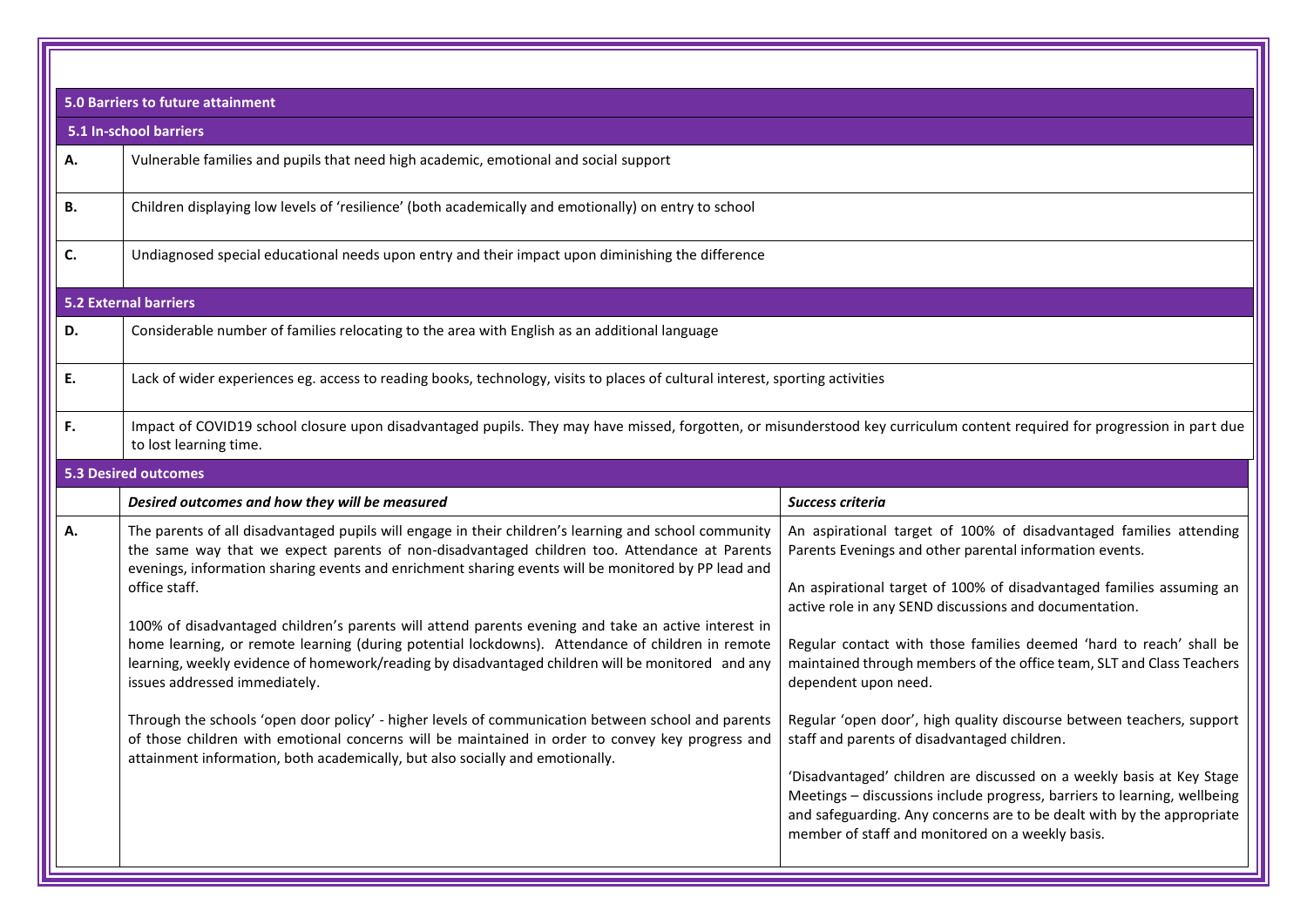| В. | Disadvantaged pupil's wellbeing is promoted to ensure that they develop into confident individuals,<br>independent learners and responsible members of the Fairfields community. The Wellbeing scores of<br>each disadvantaged child are continually monitored by the school 'Wellbeing Lead', as well as individual<br>class teachers - any patterns of lower than expected wellbeing are addressed immediately with<br>parental involvement in discussions where required.                                                                                              | Thorough recording and analysis of wellbeing scores being reported by<br>children will allow disadvantaged children, over time, will be able to<br>express their wellbeing concerns (either in school, or at home) to an<br>appropriate member of staff - with the knowledge that these wellbeing<br>concerns will be addressed and monitored.                                                                                        |
|----|---------------------------------------------------------------------------------------------------------------------------------------------------------------------------------------------------------------------------------------------------------------------------------------------------------------------------------------------------------------------------------------------------------------------------------------------------------------------------------------------------------------------------------------------------------------------------|---------------------------------------------------------------------------------------------------------------------------------------------------------------------------------------------------------------------------------------------------------------------------------------------------------------------------------------------------------------------------------------------------------------------------------------|
|    | Disadvantaged pupils display the same level of resilience regarding attitude to learning as their peers.<br>The measurement of resilience will be monitored both through the tracking of 'Learning Power Pal'<br>awards, and subsequent entry onto TrackIt lights Software, as well as measuring progress between<br>annual 'Flourish Assessments'.                                                                                                                                                                                                                       | All disadvantaged Children are able to confidently use the strategies<br>taught during Theraplay sessions to build resilience to barriers in their<br>own learning independently. Through formative assessment of<br>resilience levels and discussions at a Key Stage level, all disadvantaged<br>children, where 'resilience' has been identified as a priority areas will<br>make progression over the course of the academic year. |
|    | Closer links fostered between Fairfields and any individual feeder school in order to provide support<br>regarding resilience and mental health prior to transition. Coupled with this information; any<br>disadvantaged child entering the school during the academic year will have a 'Flourish Assessment'<br>conducted upon them within half a term of entry in order to give a clearer picture of their SMEH profile.                                                                                                                                                | The confidence of disadvantaged children is improved over a period of<br>an academic year regarding their own sense of 'self-worth'. 'Flourish'<br>assessments can be used to provide baseline assessments of these<br>wellbeing areas annually.                                                                                                                                                                                      |
| C. | The all disadvantaged children entering the school will be assessed using SNAP assessment software in<br>order to give the receiving class teacher a clearer contextual picture of both strengths and areas for<br>development in with an undiagnosed SEND need will be assessed and if necessary, signposted towards<br>potential diagnosis avenues within their first academic year at Fairfields Primary.                                                                                                                                                              | An aspirational target of 100% of disadvantaged children with an<br>undiagnosed SEND need being assessed using in house assessment tools<br>(such as CoPs/LASS/SNAP/Boxall/Flourish)                                                                                                                                                                                                                                                  |
|    | Any undiagnosed special educational need can then be targeted through differing levels of provision<br>within the school - or external specialist support can be sought to best meet the learning needs of all<br>disadvantaged children with SEND at an earlier stage of their Fairfields journey.                                                                                                                                                                                                                                                                       | 100% of subsequent recommendations from either the Pupil Support<br>team or external specialists, such as the IFTL Educational Psychologist<br>shall be enacted through quality first teaching, as well as bespoke<br>individual or group interventions.                                                                                                                                                                              |
| D. | Improved speech and understanding of children, including those with English as an additional language<br>(EAL). Using the NASSEA step assessment level descriptors, all disadvantaged children with associated<br>EAL will be assessed at the beginning and the end of the academic year. Progress within NASSEA level<br>descriptors will then be analysed and further recommendations made to either QFT Strategies, or<br>Wave 2 provision. For disadvantaged/EAL children scoring less than 5 within the level descriptors -<br>termly assessments will be conducted. | Evidence of continual progress within NASSEA assessment criteria on a<br>termly basis for those disadvantaged/EAL children deemed as target<br>children.                                                                                                                                                                                                                                                                              |
|    | Early identification, through in-house assessments of new entrants with EAL, to better inform quality<br>first teaching strategies, as well as any potential additional interventions or external support required.                                                                                                                                                                                                                                                                                                                                                       | Any new child identified as having EAL to be assessed within the first half<br>term of being a member of the school - progress through NASSEA steps<br>to be closely monitored.                                                                                                                                                                                                                                                       |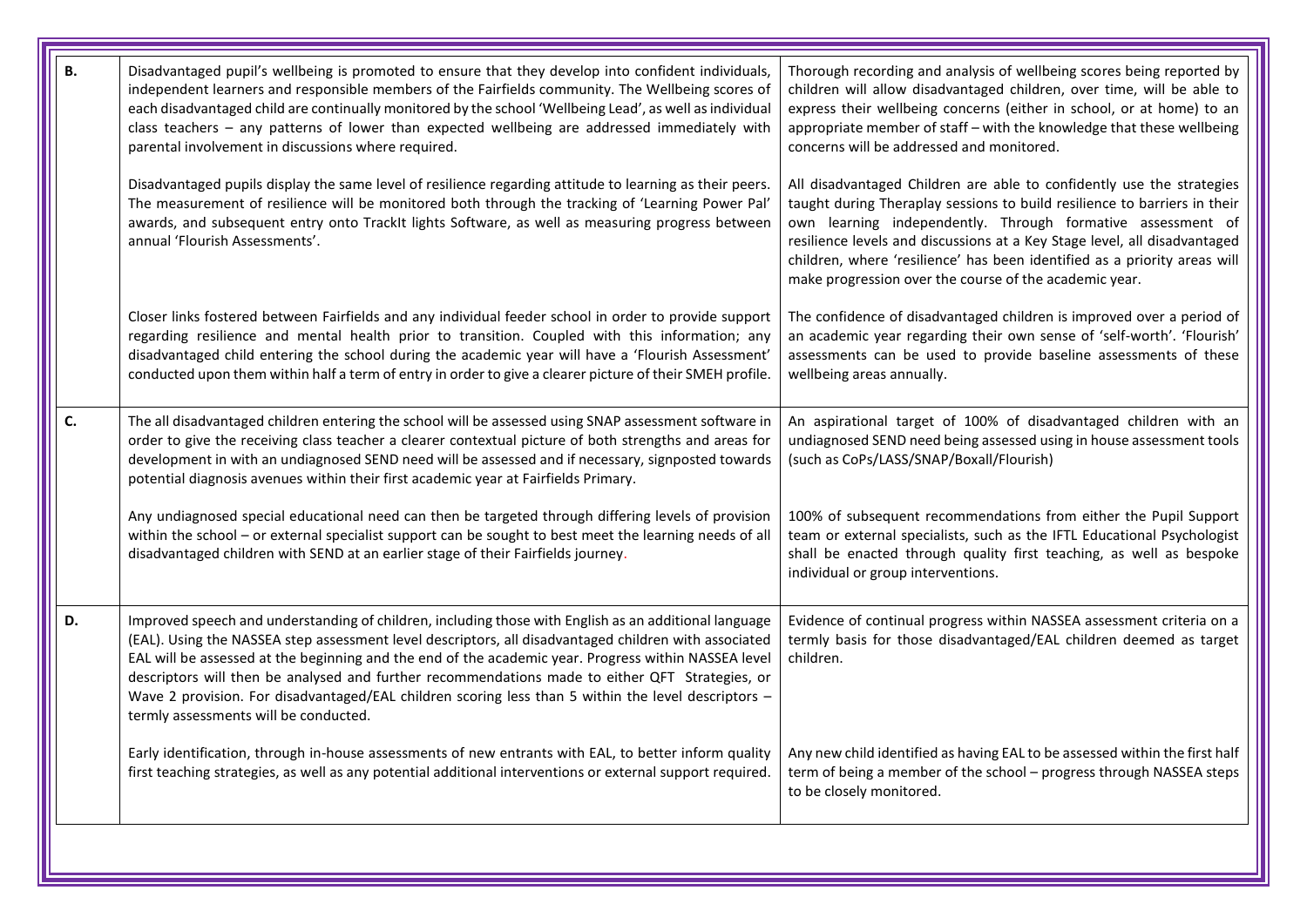| Ε. | Varied and enriching opportunities offered to all PP children who may be disadvantaged in a range of<br>spiritual, moral, social and cultural capital opportunities. Pupil Premium engagement with enrichment<br>opportunities (such as residentials and extra-curricular clubs) is to be monitored by both the Head of<br>Pupil Support and Office Staff. | Outstanding awareness and knowledge of each PP child through<br>relationships built with staff, allowing targeted support for each child<br>and family.<br>Analysis of and impact upon individual pupil experiences in and outside<br>of school through discounted and free-of charge provisions offered to<br>enrich personal life experiences and develop cultural capital.<br>Support for families (dependent upon individual discussions) to access<br>enrichment opportunities, uniform supply, additional resources on a<br>case by case basis.       |
|----|------------------------------------------------------------------------------------------------------------------------------------------------------------------------------------------------------------------------------------------------------------------------------------------------------------------------------------------------------------|-------------------------------------------------------------------------------------------------------------------------------------------------------------------------------------------------------------------------------------------------------------------------------------------------------------------------------------------------------------------------------------------------------------------------------------------------------------------------------------------------------------------------------------------------------------|
| F. | Recovery curriculum implemented across all year groups and resources purchased where required to<br>further support pupil premium children.                                                                                                                                                                                                                | Improved pupil mental health and reduction in anxiety. Monitored<br>through Wellbeing Scores and Flourish Assessments. Additional<br>interventions through Pupil Support team analysed through Provision<br>Mapping Documentation. An aspirational target of 100% of<br>disadvantaged children to record high levels of wellbeing, which is<br>reflected in their progress and attainment.<br>Improved pupil confidence and resilience towards learning activities<br>monitored through TrackIt Lights Software and the awarding of Learning<br>Power Pals. |
|    |                                                                                                                                                                                                                                                                                                                                                            | The COVID19 lockdown(s) should have no discernible numerical impact<br>upon areas of diminishing different in academic attainment between<br>pupil premium and non-pupil premium children.                                                                                                                                                                                                                                                                                                                                                                  |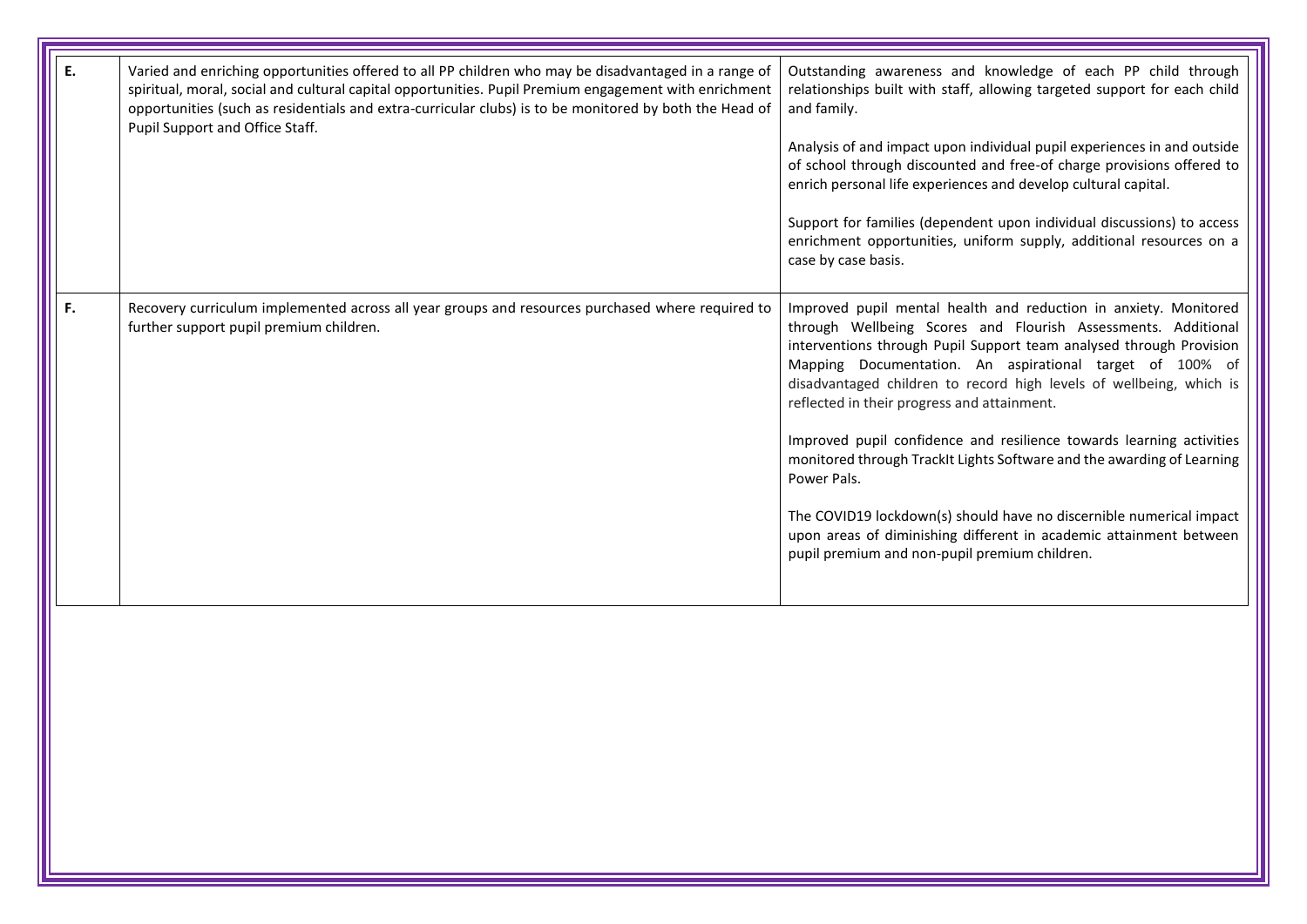| <b>6.0 Planned expenditure</b>           |                                                            |                                                                                                                                                                                                                                                                                                                                                                                                                                                                                                                                                                                                                                    |                                                                                                                                                                                                                                                                                                                                                                                                                                                                                                                                                                                                                                                                                                                                                                                                                                                                       |                                |                                                                                                                         |
|------------------------------------------|------------------------------------------------------------|------------------------------------------------------------------------------------------------------------------------------------------------------------------------------------------------------------------------------------------------------------------------------------------------------------------------------------------------------------------------------------------------------------------------------------------------------------------------------------------------------------------------------------------------------------------------------------------------------------------------------------|-----------------------------------------------------------------------------------------------------------------------------------------------------------------------------------------------------------------------------------------------------------------------------------------------------------------------------------------------------------------------------------------------------------------------------------------------------------------------------------------------------------------------------------------------------------------------------------------------------------------------------------------------------------------------------------------------------------------------------------------------------------------------------------------------------------------------------------------------------------------------|--------------------------------|-------------------------------------------------------------------------------------------------------------------------|
| Academic year                            | $2020 = 21$                                                |                                                                                                                                                                                                                                                                                                                                                                                                                                                                                                                                                                                                                                    |                                                                                                                                                                                                                                                                                                                                                                                                                                                                                                                                                                                                                                                                                                                                                                                                                                                                       |                                |                                                                                                                         |
| <b>Quality of teaching for all (QFT)</b> |                                                            |                                                                                                                                                                                                                                                                                                                                                                                                                                                                                                                                                                                                                                    |                                                                                                                                                                                                                                                                                                                                                                                                                                                                                                                                                                                                                                                                                                                                                                                                                                                                       |                                |                                                                                                                         |
| <b>Desired outcome</b>                   | action<br>Chosen<br>approach                               | What is the evidence and rationale for this<br>choice?                                                                                                                                                                                                                                                                                                                                                                                                                                                                                                                                                                             | How will you ensure it is implemented well? What<br>are we expecting to see?                                                                                                                                                                                                                                                                                                                                                                                                                                                                                                                                                                                                                                                                                                                                                                                          | Staff<br>lead                  | When will you review<br>implementation?                                                                                 |
| A,B,C,D,F                                | Quality<br>First<br>Teaching<br>Training<br>and Resourcing | Providing resources to support Quality First<br>Teaching which will impact on the attainment and<br>progress of all groups of children.<br>Providing high-quality CPD and support from<br>Maths Subject Lead teacher to impact on all<br>pupils.<br>Continuing establishing RWI for spelling support<br>and phonics learning.<br>Implementation of the 'write stuff' across the<br>school to improve writing outcomes for pupils.<br>Implementation of 'hooked on books' to improve<br>reading comprehension outcomes for all pupils.<br>High quality feedback (both verbal and written)<br>for Pupil Premium pupils at all times. | Assessment of interventions through termly Provision<br>Mapping analysis will show that ALL disadvantaged<br>children have either met or made progress towards<br>bespoke outcomes. Resources required for the<br>successful implementation of interventions will be<br>purchased, where necessary.<br>All staff are trained to skilfully deliver maths mastery,<br>RWI, write stuff, hooked on books ensuring a<br>consistent whole school approach to raise attainment<br>and progress in Maths, Writing and Reading.<br>Provide CPD for leaders and staff delivering RWI<br>programmes to ensure spelling and phonic learning is<br>taught consistently well across the whole school.<br>Spotlight Tours and teaching observations that will<br>highlight examples of best practice and high-quality<br>verbal and written feedback for Pupil premium<br>children. | <b>SLT</b><br>Subject<br>Leads | Analysis of pupil progress.<br>Lesson observations.<br>Ongoing analysis of staff<br>INSET/CPD<br><b>Spotlight Tours</b> |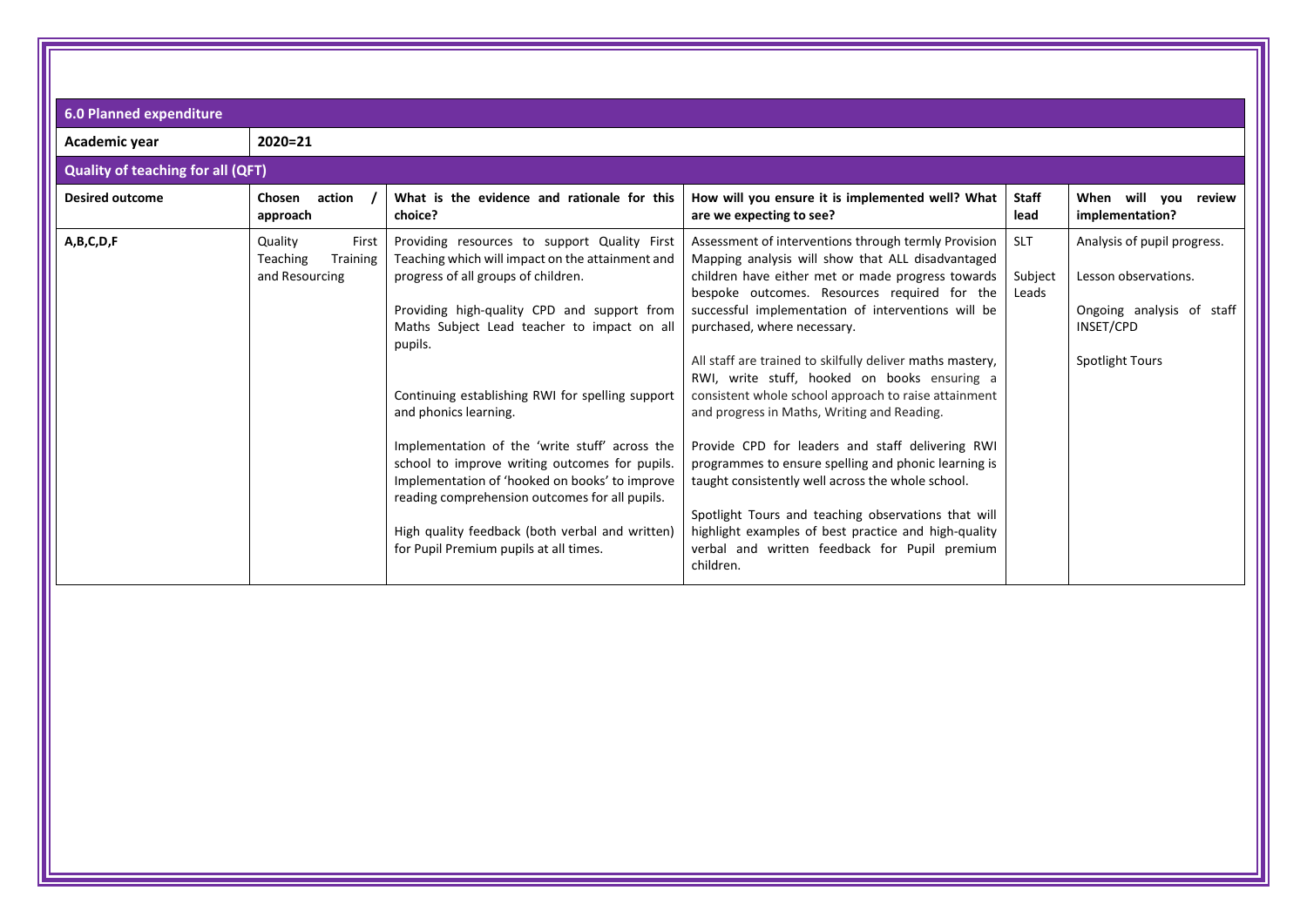| A,B,F                                                  | <b>Theraplay Sessions</b>                  | All children within the school, including those<br>considered disadvantaged to receive weekly,<br>dedicated 'Theraplay' sessions from the school<br>Theraplay lead in order to improve mental health,<br>wellbeing and learning behaviours.<br>Theraplay lead teachers to deliver INSET training<br>to all staff to develop a whole school<br>understanding of the benefits of Theraplay so it<br>can be deployed more widely across the school.                                                       | Purchase of the resources<br>needed for the<br>interventions to be successful.<br>All staff are trained to skilfully deliver Theraplay<br>sessions ensuring a consistent whole school approach<br>to the delivery of content $-$ ensuring a consistently<br>high level of wellbeing being reported and recorded<br>amongst disadvantaged children.                                                                                                                                                                                                                                                                                        | AW/JK<br><b>SLT</b><br>All<br>Teachin<br>g Staff | Ongoing<br>monitoring<br>of<br>Wellbeing<br><b>Scales</b><br>of<br>individual PP children<br>Flourish Assessment data<br>analysis<br>Ongoing analysis of staff<br>INSET/CPD.                           |
|--------------------------------------------------------|--------------------------------------------|--------------------------------------------------------------------------------------------------------------------------------------------------------------------------------------------------------------------------------------------------------------------------------------------------------------------------------------------------------------------------------------------------------------------------------------------------------------------------------------------------------|-------------------------------------------------------------------------------------------------------------------------------------------------------------------------------------------------------------------------------------------------------------------------------------------------------------------------------------------------------------------------------------------------------------------------------------------------------------------------------------------------------------------------------------------------------------------------------------------------------------------------------------------|--------------------------------------------------|--------------------------------------------------------------------------------------------------------------------------------------------------------------------------------------------------------|
| Total budgeted cost - £6020<br><b>Targeted support</b> |                                            |                                                                                                                                                                                                                                                                                                                                                                                                                                                                                                        |                                                                                                                                                                                                                                                                                                                                                                                                                                                                                                                                                                                                                                           |                                                  |                                                                                                                                                                                                        |
| <b>Desired outcome</b>                                 | Chosen<br>action/approach                  | What is the evidence and rationale for this<br>choice?                                                                                                                                                                                                                                                                                                                                                                                                                                                 | How will you ensure it is implemented well? What<br>are we expecting to see?                                                                                                                                                                                                                                                                                                                                                                                                                                                                                                                                                              | <b>Staff</b><br>lead                             | When will you review<br>implementation?                                                                                                                                                                |
| A,B,D,F                                                | Targeted 'Wave 2'<br>intervention sessions | Responsive booster and intervention to boost<br>academic attainment and progress of Pupil<br>Premium children.<br>A diminishing difference in core subjects between<br>pupil-premium and non-pupil premium children<br>across some year groups, but not all.<br>Targeted support to ensure the accelerated rate<br>of progress for this group of children with basic<br>mathematics and literacy skills<br>High-quality<br>intervention<br>offered<br>by<br>qualified teachers, LSAs and Pupil Support | Assessment of interventions (through termly<br>Provision Mapping analysis) will show that ALL<br>disadvantaged children have either met or made<br>progress towards bespoke outcomes. Resources<br>required for the successful implementation of<br>interventions will be purchased, where necessary.<br>All staff are trained to skilfully deliver maths mastery,<br>RWI, write stuff, hooked on books ensuring a<br>consistent whole school approach to raise attainment<br>and progress in Maths, Writing and Reading.<br>Intervention session observations by heads of KS and<br>Head of Pupil Support to ensure outstanding progress | <b>SLT</b><br>Class<br>Teacher<br>s.<br>LSA's    | Termly<br>cornerstones<br>assessment<br>After intervention cycle<br>assessment to take place<br>and progress monitored.<br>Observations<br>of<br>intervention sessions.<br>Analysis of pupil progress. |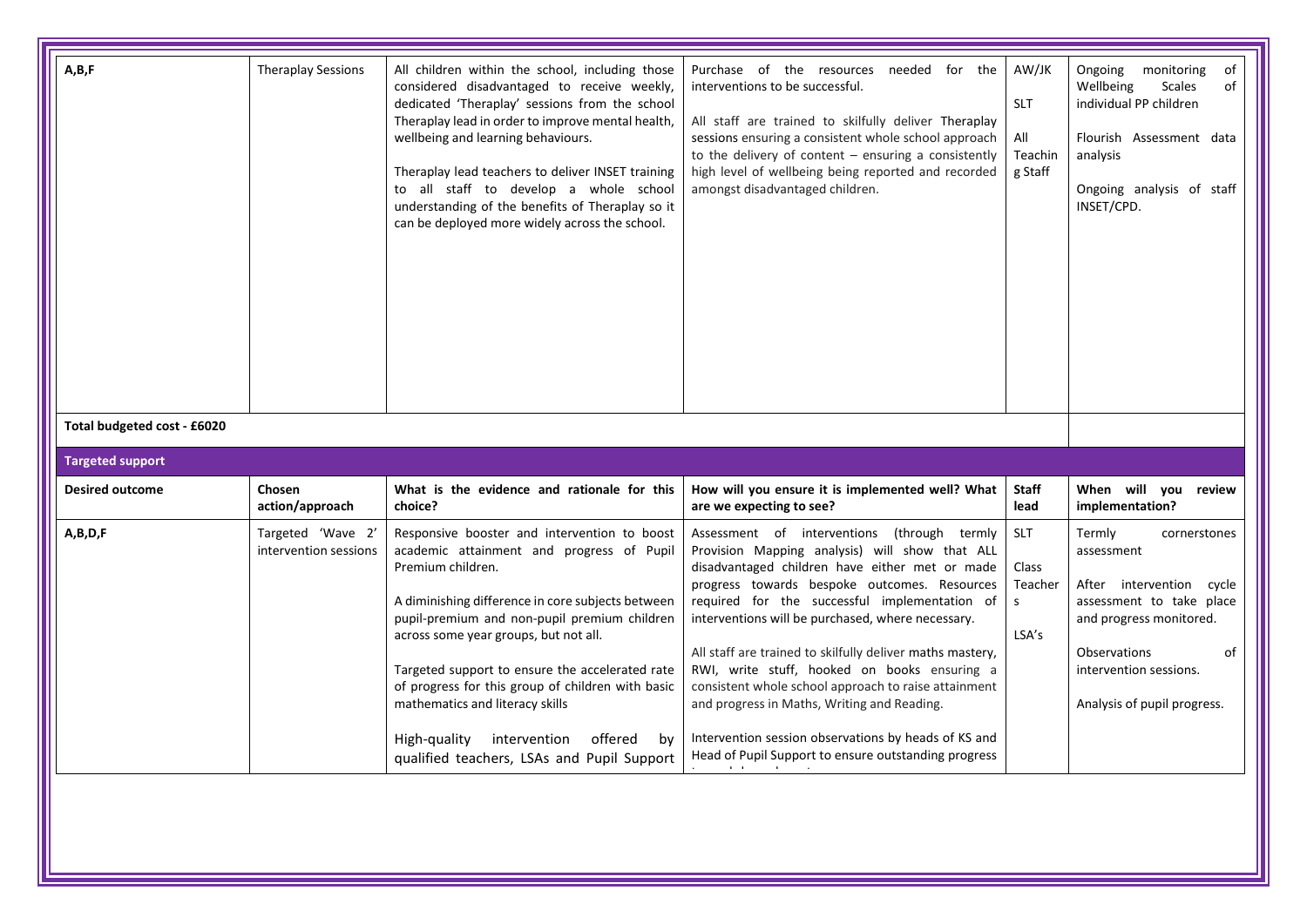| $\mathsf{C}$<br>Total budgeted cost - £9027 | Bespoke Assessment<br>and<br>Monitoring<br>Tools                                                                                       | The yearly<br>purchase and<br>deployment of<br>CoPs/LASS,<br>SNAP<br>and<br><b>Nessy</b><br>Assessment/Intervention tools will enable the<br>early identification of any specific learning needs<br>of disadvantaged children.<br>Any subsequent recommendations from these<br>assessments to inform quality first teaching<br>strategies and further bespoke interventions from<br>staff. | Through the deployment of various assessments<br>available within school, the individual needs of 100%<br>of disadvantaged pupils will be better understood and<br>addressed through additional 'Wave 2' interventions<br>by the end of their first year at Fairfields Primary<br>School.<br>Through monitoring by both the Head of Pupil Support<br>and SENCo, this will enable the children to access the<br>curriculum appropriate to their requirements and<br>removing any potential undiagnosed SEND barriers to<br>learning, thus having a positive impact upon<br>diminishing the difference.                                                                                                                                                                                | <b>SLT</b><br>Pupil<br>Support            | Termly<br>cornerstones<br>assessment<br>After intervention cycle<br>assessment to take place<br>and progress monitored.<br>Observations<br>of<br>intervention sessions.<br>Analysis of pupil progress. |
|---------------------------------------------|----------------------------------------------------------------------------------------------------------------------------------------|--------------------------------------------------------------------------------------------------------------------------------------------------------------------------------------------------------------------------------------------------------------------------------------------------------------------------------------------------------------------------------------------|--------------------------------------------------------------------------------------------------------------------------------------------------------------------------------------------------------------------------------------------------------------------------------------------------------------------------------------------------------------------------------------------------------------------------------------------------------------------------------------------------------------------------------------------------------------------------------------------------------------------------------------------------------------------------------------------------------------------------------------------------------------------------------------|-------------------------------------------|--------------------------------------------------------------------------------------------------------------------------------------------------------------------------------------------------------|
| <b>Other approaches</b>                     |                                                                                                                                        |                                                                                                                                                                                                                                                                                                                                                                                            |                                                                                                                                                                                                                                                                                                                                                                                                                                                                                                                                                                                                                                                                                                                                                                                      |                                           |                                                                                                                                                                                                        |
| <b>Desired outcome</b>                      | Chosen<br>action/approach                                                                                                              | What is the evidence and rationale for this<br>choice?                                                                                                                                                                                                                                                                                                                                     | How will you ensure it is implemented well? What<br>are we expecting to see?                                                                                                                                                                                                                                                                                                                                                                                                                                                                                                                                                                                                                                                                                                         | <b>Staff</b><br>lead                      | When will you review<br>implementation?                                                                                                                                                                |
| E                                           | Contributions to trips<br>and<br>other<br>enrichment<br>opportunities<br>Contributions (on an<br>individual basis) of<br>uniform items | Ensuring equal access to all areas of school life, in<br>addition to being able to make some otherwise<br>impossible opportunities viable.<br>Increased<br>involvement<br>out-of-school<br>in<br>opportunities.                                                                                                                                                                            | Employment of music services timetabled and<br>delivering opportunities that will ensure 100% of<br>disadvantaged pupils access musical opportunities to<br>the same levels as their non-disadvantaged peers.<br>Provide self-esteem, wellbeing and mindfulness<br>within timetabled curriculum so that (as an<br>aspirational targe) 100% of disadvantaged children<br>show improvements in the 'Personal strengths' and<br>'Resilience' sections of a Flourish Assessment.<br>A timetable of extracurricular opportunities provided<br>prior to general 'release' to ensure they are available<br>to disadvantaged pupils first so that a very high<br>proportion of disadvantaged children partake in every<br>enrichment opportunity available at Fairfield's<br>Primary School. | <b>SLT</b><br>КC<br>Class<br>Teacher<br>S | of children's<br>Analysis<br>learning behaviours.<br>Termly review through pupil<br>progress meetings.<br>Termly<br>of<br>review<br>extracurricular<br>opportunities.                                  |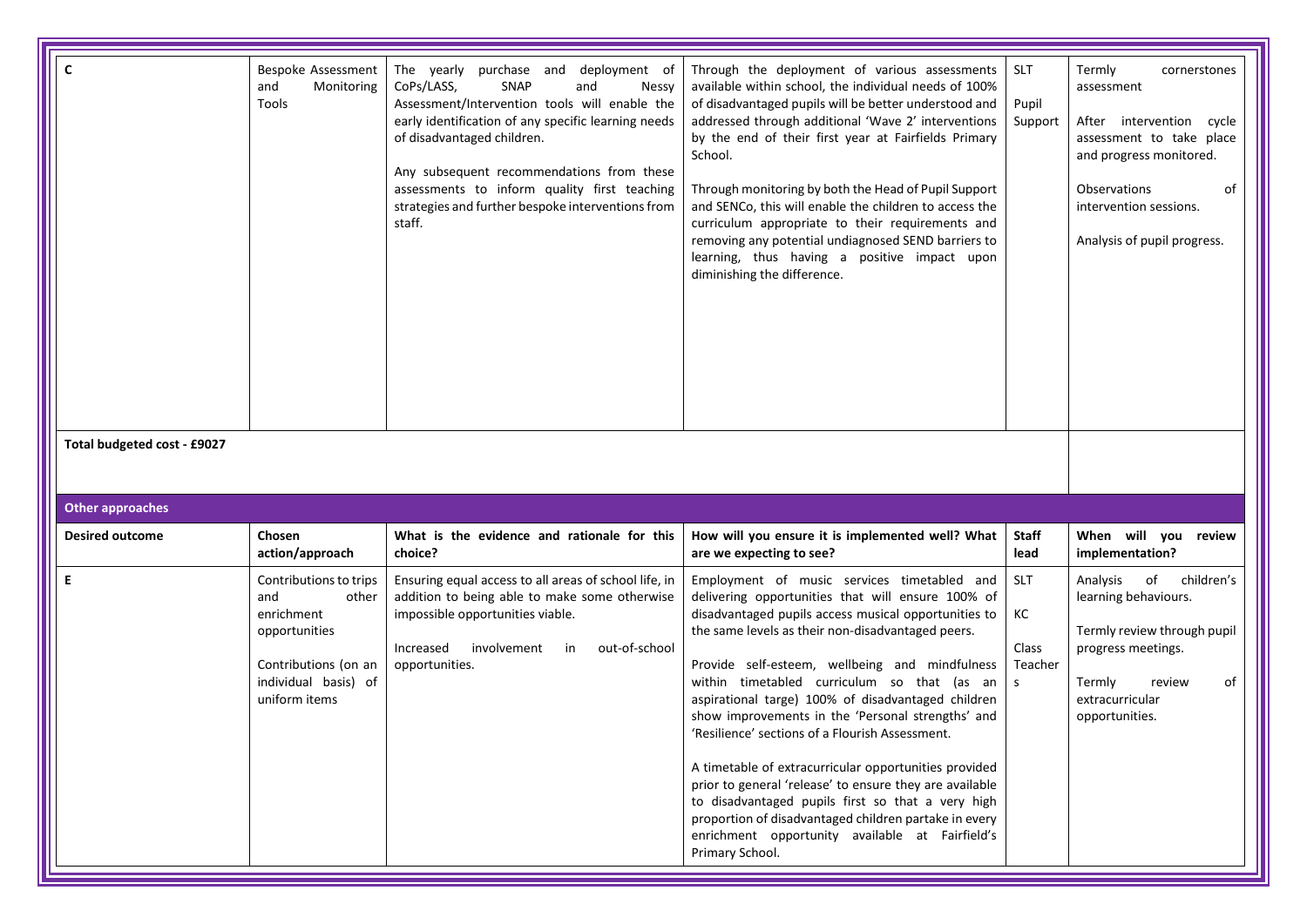| A, B, F<br>On entry children have often moved school mid-<br>Regular contact with home to support children and<br><b>SLT</b><br>of<br>Greater involvement<br>Termly<br>review<br>families so that all open lines of communication are<br>with families and<br>term and this can affect their emotional<br>opportunities to invite the<br>maintained at all times to ensure both pastoral and<br>Class<br>school to support the<br>wellbeing.<br>wider<br>community<br>and<br>social and emotional<br>academic progress is ensured.<br>parents into school.<br>Teacher<br>wellbeing of the<br>Many have relocated making big changes to home<br><sub>S</sub><br>life as well as school life.<br>Increase opportunities to engage with trips and<br>Monitoring<br>pupil's<br>pupils.<br>extracurricular activities through financial support.<br>readiness to learn through<br>100% of disadvantaged children will access all trips,<br>Their emotional and social wellbeing has a direct<br>their resilience, emotional<br>impact on their ability to fully engage with whole<br>residentials and extra-curricular opportunities on the<br>wellbeing and readiness to<br>school curriculum and after school activities.<br>same basis as non-disadvantaged.<br>Termly<br>learn.<br>review<br>through<br>pupil<br>progress<br>Encourage a greater home school link through<br>If required - SEND plans/ behaviour plans/ attendance<br>meetings.<br>open lines of communication, an open door<br>plans will be monitored collaboratively with pupils,<br>policy, marvellous me to celebrate successes and<br>parents and that ALL disadvantaged children will have<br>through email/direct phone call.<br>either met or made progress towards bespoke<br>outcomes.<br>Invite parents in for enrichment days to<br>encourage difficult to reach families to be part of<br>Regular reviews will monitor the effectiveness of any<br>targets implemented to show that all disadvantaged<br>our growing school community. |  | The uniform of all disadvantaged children will be<br>monitored weekly so that all PP children attend school<br>in the required clothes. Should a disadvantaged family<br>require financial support with the purchase of<br>uniform, contact from a member of the Pupil Support<br>team will be made. |  |
|---------------------------------------------------------------------------------------------------------------------------------------------------------------------------------------------------------------------------------------------------------------------------------------------------------------------------------------------------------------------------------------------------------------------------------------------------------------------------------------------------------------------------------------------------------------------------------------------------------------------------------------------------------------------------------------------------------------------------------------------------------------------------------------------------------------------------------------------------------------------------------------------------------------------------------------------------------------------------------------------------------------------------------------------------------------------------------------------------------------------------------------------------------------------------------------------------------------------------------------------------------------------------------------------------------------------------------------------------------------------------------------------------------------------------------------------------------------------------------------------------------------------------------------------------------------------------------------------------------------------------------------------------------------------------------------------------------------------------------------------------------------------------------------------------------------------------------------------------------------------------------------------------------------------------------------------------------------------------------------------------------------------|--|------------------------------------------------------------------------------------------------------------------------------------------------------------------------------------------------------------------------------------------------------------------------------------------------------|--|
|                                                                                                                                                                                                                                                                                                                                                                                                                                                                                                                                                                                                                                                                                                                                                                                                                                                                                                                                                                                                                                                                                                                                                                                                                                                                                                                                                                                                                                                                                                                                                                                                                                                                                                                                                                                                                                                                                                                                                                                                                     |  | children are on track to meet bespoke targets.                                                                                                                                                                                                                                                       |  |

#### **Total budgeted cost - £6475**

*Our plans are adapted throughout the year and reviewed termly in conjunction with the Head of Pupil Support, Pupil Support Team members and members of the Senior Leadership Team. The adaptations to our pupil premium budget allocation are made specifically with the needs of each individual child in mind, therefore our final spend is expected to be slightly higher than that published here.*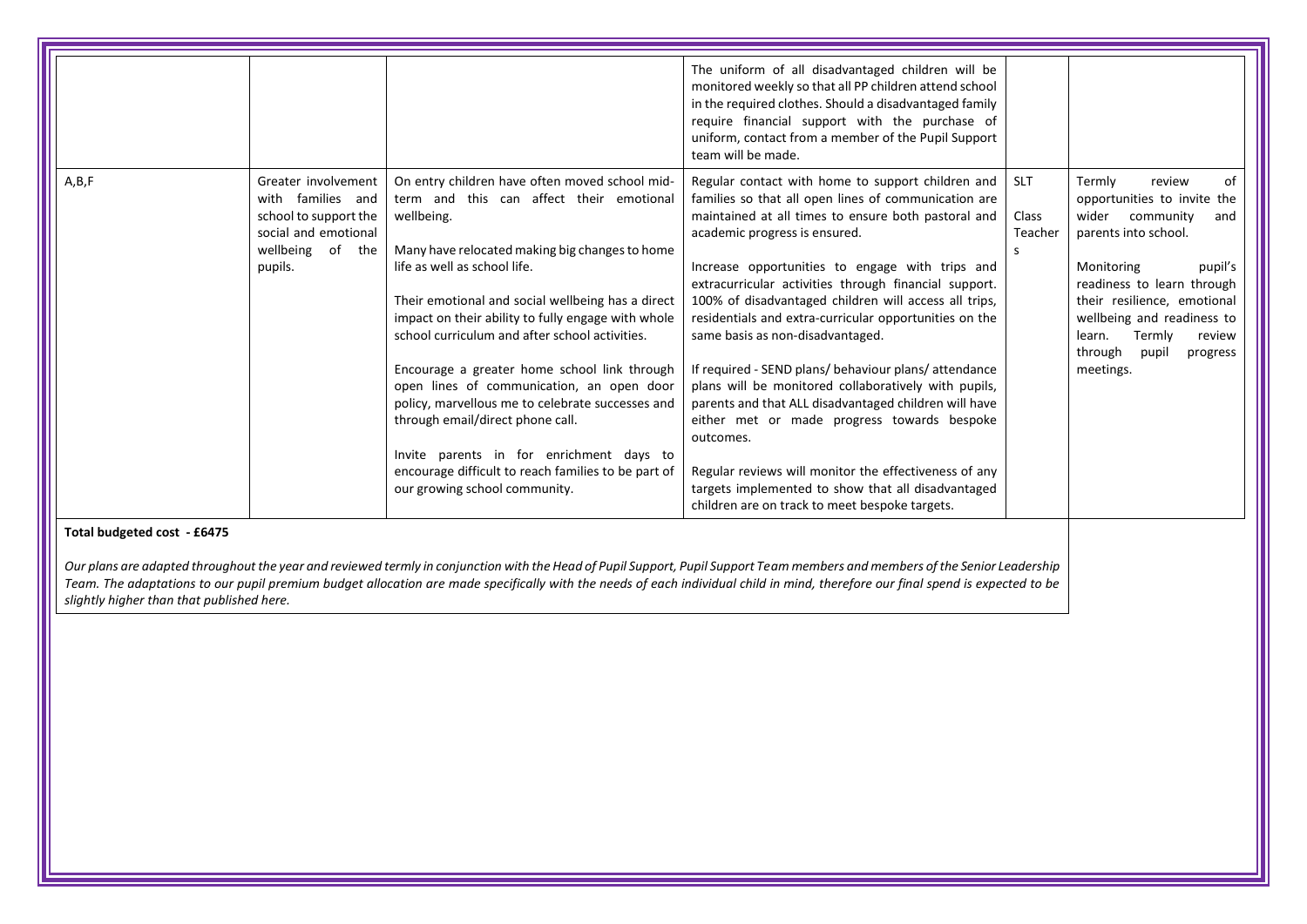| <b>Quality of teaching for all - QFT</b><br>Lessons learned for 21-<br><b>Desired outcome</b><br>Chosen<br>Cost<br>Impact:<br>action/approach<br>22:<br>£7254<br>A,B,C,D,F<br>Diminishing<br>All Pupil Premium Children<br>the<br>Through data analysis of the 'End of Summer Term' teacher assessments on OTrack<br>difference in attainment<br>will be Flourish Assessed in<br>the following data picture emerges for Pupil Premium attainment and progress -<br>and progress due to<br>Autumn Term 2021-22 in<br>mobility into<br>order to further highlight<br>high<br><b>Context</b><br>areas for QFT strategies and<br>school<br>In July 2021 Fairfields Primary School had 31 children considered 'disadvantaged'.<br>additional support.<br>This is an increase of 18 on the published figures in September 2020 of 13.<br>The reason for this high increase in disadvantaged numbers is largely in part due to<br>the higher levels of mobility of children entering the school, and the impact that<br>lockdowns have had on individual family circumstances.<br>Therefore, in July 21, each disadvantaged child represents approximately 3.2% of the<br>total number of disadvantaged children. | 7.0 Review of expenditure - |  |  |
|------------------------------------------------------------------------------------------------------------------------------------------------------------------------------------------------------------------------------------------------------------------------------------------------------------------------------------------------------------------------------------------------------------------------------------------------------------------------------------------------------------------------------------------------------------------------------------------------------------------------------------------------------------------------------------------------------------------------------------------------------------------------------------------------------------------------------------------------------------------------------------------------------------------------------------------------------------------------------------------------------------------------------------------------------------------------------------------------------------------------------------------------------------------------------------------------------------|-----------------------------|--|--|
|                                                                                                                                                                                                                                                                                                                                                                                                                                                                                                                                                                                                                                                                                                                                                                                                                                                                                                                                                                                                                                                                                                                                                                                                            |                             |  |  |
|                                                                                                                                                                                                                                                                                                                                                                                                                                                                                                                                                                                                                                                                                                                                                                                                                                                                                                                                                                                                                                                                                                                                                                                                            |                             |  |  |
|                                                                                                                                                                                                                                                                                                                                                                                                                                                                                                                                                                                                                                                                                                                                                                                                                                                                                                                                                                                                                                                                                                                                                                                                            |                             |  |  |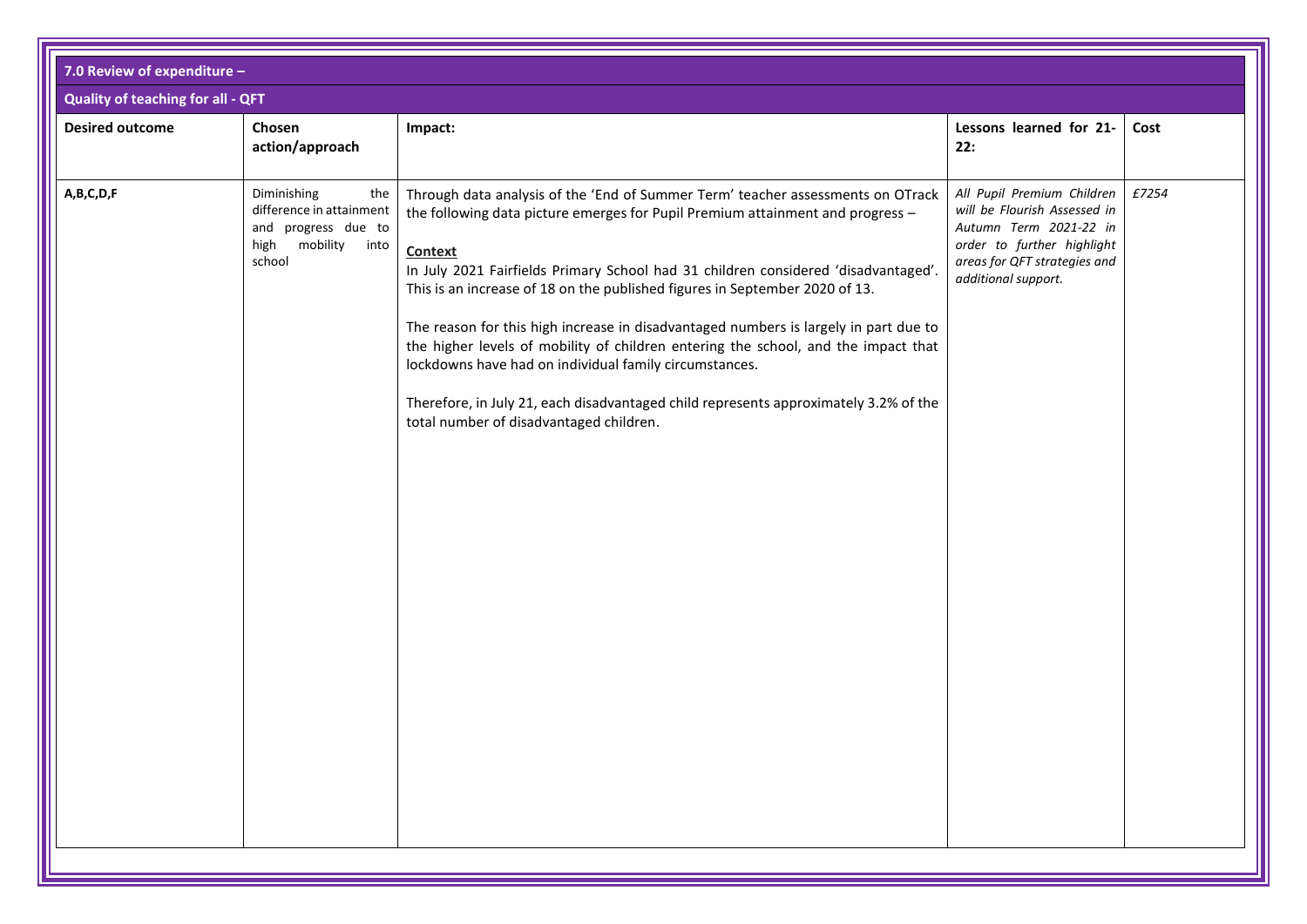| A,B,C,D,F | Quality First Teaching<br><b>Training and Resourcing</b> | Resources that have been purchased this academic year have included, additional<br>Lego for therapy sessions, books and online resources (including Nessy), as well as<br>literature about anxiety, bereavement and emotions.<br>Throughout the year, 'spotlight' tours (including those conducted remotely) have<br>been conducted by both members of the SLT, as well as middle leaders to assess the<br>quality of the teaching on display at Fairfields. All lessons and learning activities<br>observed have been at least of a 'good' level, with the vast majority being<br>'outstanding'. Where the teaching and learning within a classroom has not met the<br>exacting expectations of the SLT, support plans have been enacted, co-teaching<br>opportunities have been developed and further CPD has been delivered - for example<br>the Head of Maths has supported one NQT teacher with their delivery of the mastery<br>approach to maths with good progress witnessed during subsequent spotlight tours.<br>The Head of English has also delivered and monitored further CDP in the teaching of<br>high-quality phonics where required in EYFS.                                                                                                                                                                                                                                                                                                                                 |  |
|-----------|----------------------------------------------------------|------------------------------------------------------------------------------------------------------------------------------------------------------------------------------------------------------------------------------------------------------------------------------------------------------------------------------------------------------------------------------------------------------------------------------------------------------------------------------------------------------------------------------------------------------------------------------------------------------------------------------------------------------------------------------------------------------------------------------------------------------------------------------------------------------------------------------------------------------------------------------------------------------------------------------------------------------------------------------------------------------------------------------------------------------------------------------------------------------------------------------------------------------------------------------------------------------------------------------------------------------------------------------------------------------------------------------------------------------------------------------------------------------------------------------------------------------------------------------------------------|--|
|           |                                                          | Through all spotlight tours, Pupil Premium children have been a focus and as such it<br>can be argued that class teachers, either in-situ, or via Zoom - have developed a<br>thorough understanding of the disadvantaged children within their classes and what<br>they can do as practitioners to help alleviate any potential, individual barriers to<br>learning. During the 'Spotlight Tours' in Autumn 1/2 it was noted by all members of<br>SLT that disadvantaged children were strategically positioned within the classroom to<br>allow for the highest levels of pupil to teacher ratio. Those children considered to be<br>disadvantaged have also been specifically targeted with verbal feedback prior to non-<br>disadvantaged pupils. The impact of this can be seen in class books and higher level<br>of green corrections being made by PP children.<br>During the most recent period of partial school closure, 24 laptop devices were given<br>to families (including those considered disadvantaged) to allow them to access<br>remote learning opportunities in line with their peers. Throughout the period of<br>lockdown, data analysis suggests that 100% of disadvantaged children attended all of<br>their core remote learning opportunities - and when any incidents occurred when a<br>disadvantaged child was not present, telephone conversations were had between<br>members of the SLT and parents to ascertain what more could be done to support<br>them. |  |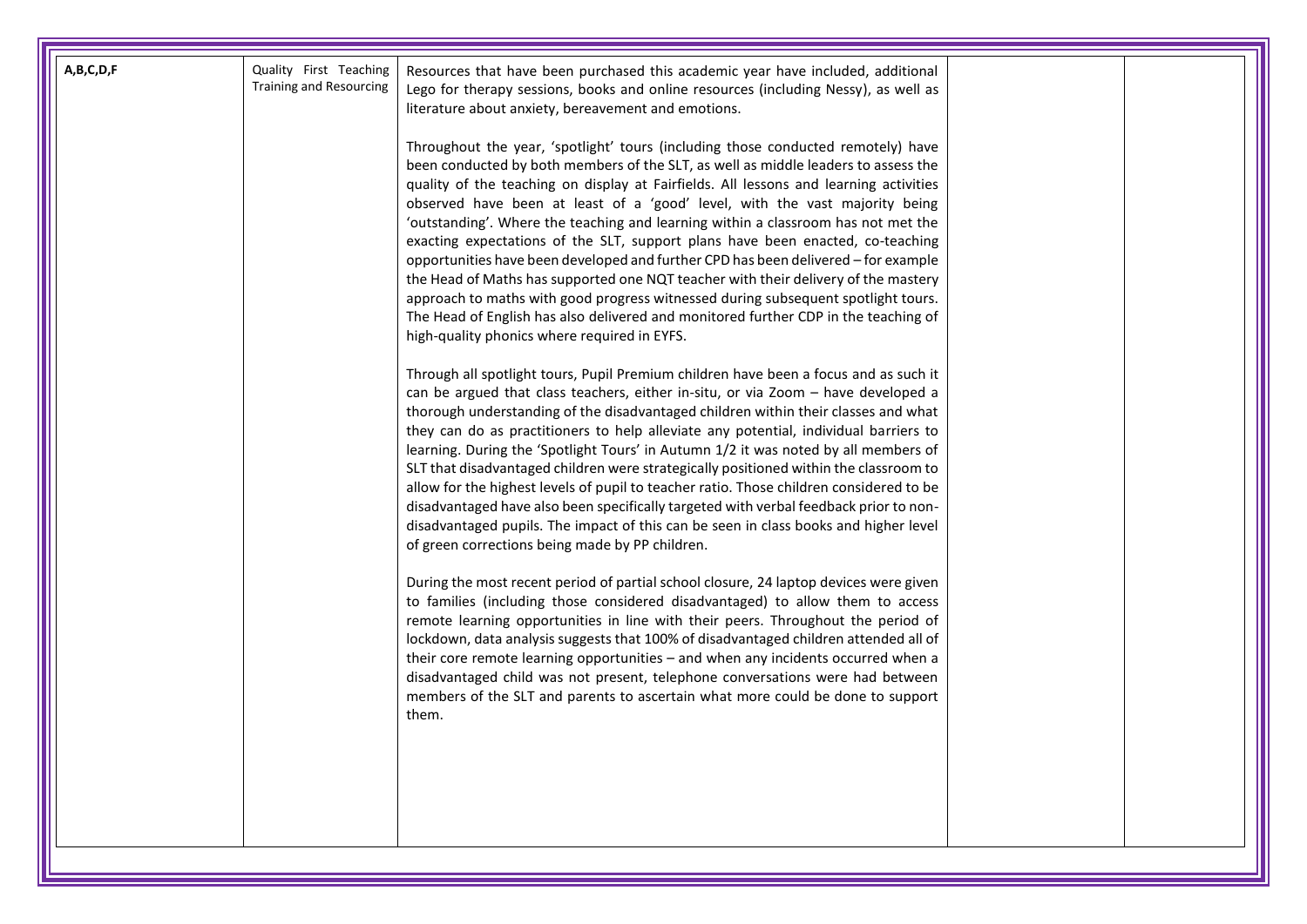| <b>Targeted support</b> |                                               |                                                                                                                                                                                                                                                                                                                                                                                                                                                                                                                                                                                                                                                                                                                                                                                                                                                                                                                                                                                                                                                                                                  |                                                                                                                                                                                                                                                                                   |      |
|-------------------------|-----------------------------------------------|--------------------------------------------------------------------------------------------------------------------------------------------------------------------------------------------------------------------------------------------------------------------------------------------------------------------------------------------------------------------------------------------------------------------------------------------------------------------------------------------------------------------------------------------------------------------------------------------------------------------------------------------------------------------------------------------------------------------------------------------------------------------------------------------------------------------------------------------------------------------------------------------------------------------------------------------------------------------------------------------------------------------------------------------------------------------------------------------------|-----------------------------------------------------------------------------------------------------------------------------------------------------------------------------------------------------------------------------------------------------------------------------------|------|
| <b>Desired outcome</b>  | Chosen<br>action/approach                     | Impact:                                                                                                                                                                                                                                                                                                                                                                                                                                                                                                                                                                                                                                                                                                                                                                                                                                                                                                                                                                                                                                                                                          | Lessons learned for 21-<br>22:                                                                                                                                                                                                                                                    | Cost |
| A,B,D,F                 | 'Wave 2'<br>Targeted<br>intervention sessions | Through the termly assessment of interventions based upon the school's own<br>'Provision Mapping' analysis, it can be stated that during the time when schools were<br>fully open in 20-21, 31 additional 'Wave 2' interventions were deployed between<br>EYFS and Y6.<br>Of these 31 interventions, 25 (80.6%) contained disadvantaged children. Within these<br>interventions it can be argued that through the various strategies and interventions,<br>100% of disadvantaged children have either met the outcomes set at the beginning<br>of the intervention, or have at least made some progress towards achieving their own<br>bespoke targets. The numbers of interventions that were deployed this academic<br>year in both Autumn and Spring has of course been lower due to lockdowns and rules<br>relating the 'mixing of bubbles'.<br>During the academic year, 71% of disadvantaged children have been in receipt of                                                                                                                                                              | To continue to priorities<br>disadvantaged<br>children<br>when populating additional<br>intervention time (based<br>upon individual and group<br>needs.<br>To use newly deployed<br>Provision mapping software<br>to enhance the impact<br>analysis of interventions<br>deployed. | 8506 |
|                         |                                               | additional 'wave 2 'interventions - as stated above, all of which have either met the<br>outcomes set at the beginning of the intervention or have at least made some<br>progress towards achieving their own bespoke targets.                                                                                                                                                                                                                                                                                                                                                                                                                                                                                                                                                                                                                                                                                                                                                                                                                                                                   |                                                                                                                                                                                                                                                                                   |      |
| C                       | Bespoke<br>Assessment<br>and Monitoring Tools | The yearly purchase and deployment of CoPs/LASS, SNAP, Nessy<br>Assessment/Intervention, Flourish Assessment tools has so far enabled the early<br>identification of any specific learning needs of disadvantaged children. Due to the<br>high levels of mobility into school $-$ an increase of 18 individual children since<br>September 2020 - it has become apparent that further assessments and tests need<br>conducting upon entry in order to better understand the cognitive profile of at least<br>5 disadvantaged children.<br>At the beginning of the year all disadvantaged children were assessed using the in-<br>house 'Flourish Assessment' tool. The assessment tool looks at areas of the children's<br>wellbeing including 'Personal Strengths', 'Emotional Wellbeing', 'Positive<br>Communication', 'Learning Strengths' and 'Resilience'. Upon test data analysis, the<br>lowest of these areas for disadvantaged children was 'Learning Strengths' - with an<br>average score of 24.5 / 40 (61.2%) when compared to an average of 29.4/40 (73.5%)<br>for the other areas. | Due to the potential impact<br>of COVID 19 upon the<br>wellbeing and mental health<br>of the disadvantaged cohort<br>- Flourish Assessments will<br>again be deployed in order<br>to baseline assess and<br>highlight any individuals /<br>trends within school.                  |      |
|                         |                                               | The impact of the period of partial school closure may well have had a detrimental<br>impact upon these figures by the end of the academic year, and as such will need to<br>be considered moving forward into 21-22.                                                                                                                                                                                                                                                                                                                                                                                                                                                                                                                                                                                                                                                                                                                                                                                                                                                                            |                                                                                                                                                                                                                                                                                   |      |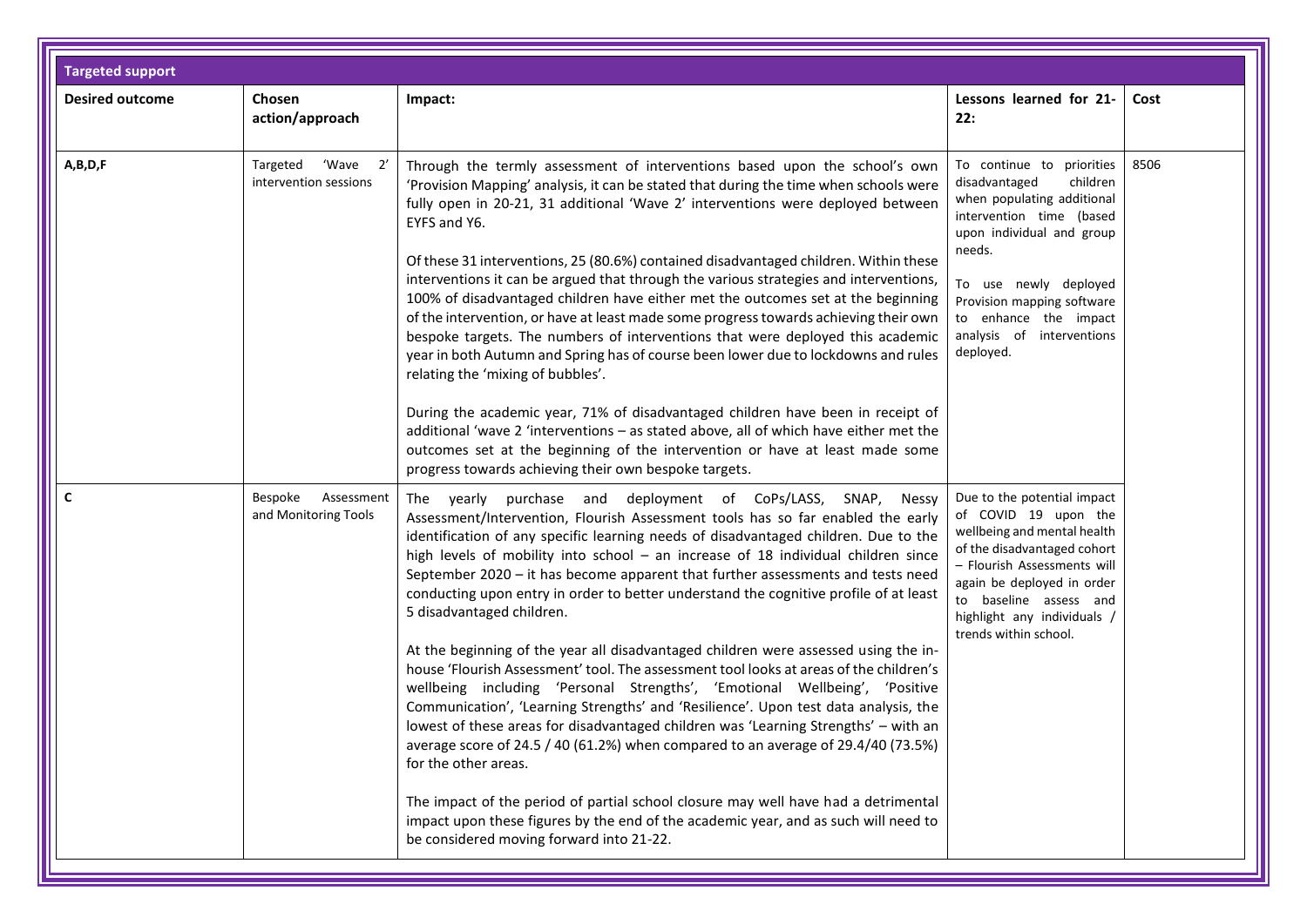| <b>Other approaches</b> |                                                                                                                                     |                                                                                                                                                                                                                                                                                                                                                                                                                                                                                                                                                                                                                                                                                                                                                                                                                                                                                                                                                                                                                                                                                                                                                                                                                                                                                                                                                                                |                                                                                                                                                                                                                                                                                                                                                                          |      |
|-------------------------|-------------------------------------------------------------------------------------------------------------------------------------|--------------------------------------------------------------------------------------------------------------------------------------------------------------------------------------------------------------------------------------------------------------------------------------------------------------------------------------------------------------------------------------------------------------------------------------------------------------------------------------------------------------------------------------------------------------------------------------------------------------------------------------------------------------------------------------------------------------------------------------------------------------------------------------------------------------------------------------------------------------------------------------------------------------------------------------------------------------------------------------------------------------------------------------------------------------------------------------------------------------------------------------------------------------------------------------------------------------------------------------------------------------------------------------------------------------------------------------------------------------------------------|--------------------------------------------------------------------------------------------------------------------------------------------------------------------------------------------------------------------------------------------------------------------------------------------------------------------------------------------------------------------------|------|
| <b>Desired outcome</b>  | Chosen<br>action/approach                                                                                                           | Impact:                                                                                                                                                                                                                                                                                                                                                                                                                                                                                                                                                                                                                                                                                                                                                                                                                                                                                                                                                                                                                                                                                                                                                                                                                                                                                                                                                                        | Lessons learned for 21-<br>22:                                                                                                                                                                                                                                                                                                                                           | Cost |
| E                       | Contributions to trips<br>and other enrichment<br>opportunities<br>Contributions (on an<br>individual basis)<br>of<br>uniform items | During the academic year - a total of £603 has been spent on supporting pupil<br>premium children access a wider range of cultural capital (be that enrichment<br>opportunities and extracurricular clubs). These children supported were able to<br>experience the same level of involvement as their non-pupil premium peers and this<br>outlay provided a worthy expense.<br>During the academic year - a total of £1168 has been spent on supporting pupil<br>premium children access wrap around care within school. The support this service<br>provides to the families of pupil premium children in invaluable.<br>During the academic year - a total of £682 has been spent on supporting pupil<br>premium children and their families with the costs towards uniform. Although, this<br>approach is not normally considered to have much of an impact upon pupil progress,<br>through 'Pupil Voice' questionnaires conducted at the start of the year it was deemed<br>a worthy use of a small proportion of the budget in order to support the families.<br>Due to the impact of the COVID pandemic, there has been limited opportunities (to<br>date) to deploy fully funded enrichment opportunities. Once schools reopen and<br>community resources are welcoming school parties again, a full appraisal of<br>opportunities will be conducted and investigated. | Due to the relaxing of<br>numerous restrictions for<br>the forthcoming academic<br>year and the potential<br>of<br>enhancement<br>the<br>schools'<br>enrichment<br>program - developed lines<br>of communication between<br>families,<br>school<br>and<br>enrichment providers needs<br>to be considered to allow an<br>enhanced level of access to<br>cultural capital. | 6550 |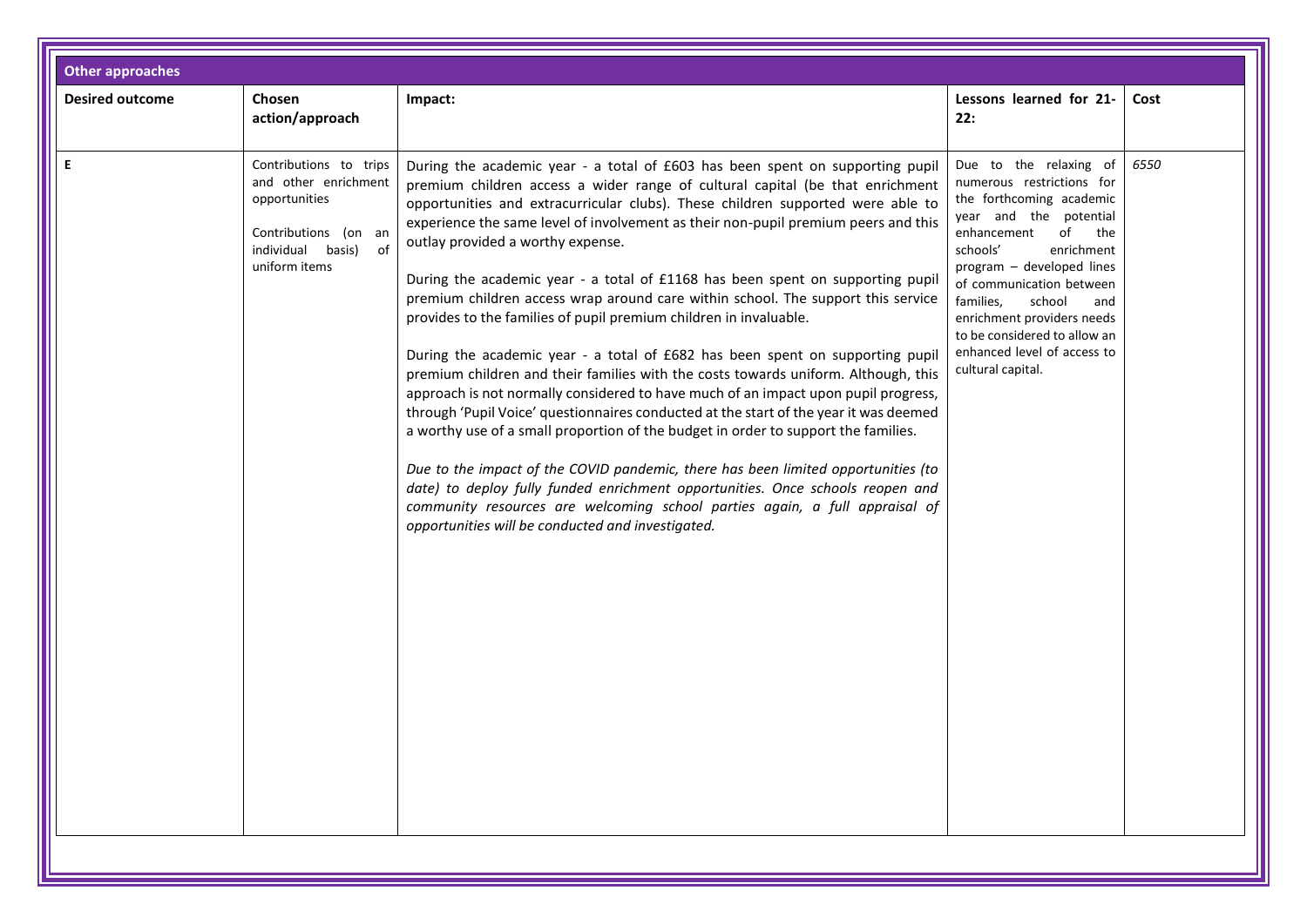| A,B,F<br>involvement<br>Greater<br>with families and school<br>to support the social<br>and<br>emotional<br>wellbeing of the pupils. | Throughout the academic year up to the end of the Summer Term, the school had<br>108 new starters (this includes the children who started at the start of the year) of<br>this number 8.3% (9/108) have been deemed disadvantaged upon entry.<br>In order to attain a smooth transition into the school, disadvantaged children were<br>assigned a 'buddy' within their new classes in order to foster positive relationships.<br>Parents of newly enrolled disadvantaged children were spoken with within the first<br>two weeks of them starting within the school in order to gain further insight into how<br>the individual children had settled.<br>All disadvantaged children who have enrolled within the school to date have settled<br>well, forged positive relationships from the start and displayed progress within their<br>learning promptly.<br>As a school we have been fully committed to supporting our pupils emotional and<br>mental health and wellbeing. We have a strong focus on spiritual, moral, social and<br>cultural development and have a strong wellbeing and values programme. Our<br>children's access to our comprehensive programme of support for social, emotional<br>and mental health was significantly hindered during lockdown. For many of our<br>children, their place of safety, routine and security was closed to them. Some of our<br>children were negatively affected by Covid-19 through bereavement of loved ones<br>and/or long term illness. Many children will have had limited social contact with their<br>peers for in excess of 5 months. Children will need support to re- establish their<br>connections as well as process the life changing factors of the Covid pandemic. Many<br>families have seen an impact financially due to the pandemic and family<br>circumstances have changed.<br>During the period of enforced partial closure, weekly phone calls, as well as twice<br>daily Zoom sessions were provided for all pupils - there was a greater emphasis upon<br>contacting disadvantaged children not in school. Where it was deemed that a<br>disadvantaged child was 'struggling' to access the remote learning on offer, we<br>extended the invitation to attend school in person. | To develop the role of the<br>Pupil Support Pastoral lead<br>in order to meet the ever<br>changing needs of the<br>disadvantaged cohort.<br>To enhance the already<br>embedded<br>levels<br>of<br>communication<br>between<br>teacher<br>class<br>and<br>disadvantaged families -<br>more regular conversations<br>are required in order to<br>discuss<br>progress<br>and<br>strategies that can be<br>deployed in order to foster<br>accelerated progress. |  |
|--------------------------------------------------------------------------------------------------------------------------------------|--------------------------------------------------------------------------------------------------------------------------------------------------------------------------------------------------------------------------------------------------------------------------------------------------------------------------------------------------------------------------------------------------------------------------------------------------------------------------------------------------------------------------------------------------------------------------------------------------------------------------------------------------------------------------------------------------------------------------------------------------------------------------------------------------------------------------------------------------------------------------------------------------------------------------------------------------------------------------------------------------------------------------------------------------------------------------------------------------------------------------------------------------------------------------------------------------------------------------------------------------------------------------------------------------------------------------------------------------------------------------------------------------------------------------------------------------------------------------------------------------------------------------------------------------------------------------------------------------------------------------------------------------------------------------------------------------------------------------------------------------------------------------------------------------------------------------------------------------------------------------------------------------------------------------------------------------------------------------------------------------------------------------------------------------------------------------------------------------------------------------------------------------------------------------------------------------------------------------------------------------------------------|-------------------------------------------------------------------------------------------------------------------------------------------------------------------------------------------------------------------------------------------------------------------------------------------------------------------------------------------------------------------------------------------------------------------------------------------------------------|--|
|--------------------------------------------------------------------------------------------------------------------------------------|--------------------------------------------------------------------------------------------------------------------------------------------------------------------------------------------------------------------------------------------------------------------------------------------------------------------------------------------------------------------------------------------------------------------------------------------------------------------------------------------------------------------------------------------------------------------------------------------------------------------------------------------------------------------------------------------------------------------------------------------------------------------------------------------------------------------------------------------------------------------------------------------------------------------------------------------------------------------------------------------------------------------------------------------------------------------------------------------------------------------------------------------------------------------------------------------------------------------------------------------------------------------------------------------------------------------------------------------------------------------------------------------------------------------------------------------------------------------------------------------------------------------------------------------------------------------------------------------------------------------------------------------------------------------------------------------------------------------------------------------------------------------------------------------------------------------------------------------------------------------------------------------------------------------------------------------------------------------------------------------------------------------------------------------------------------------------------------------------------------------------------------------------------------------------------------------------------------------------------------------------------------------|-------------------------------------------------------------------------------------------------------------------------------------------------------------------------------------------------------------------------------------------------------------------------------------------------------------------------------------------------------------------------------------------------------------------------------------------------------------|--|